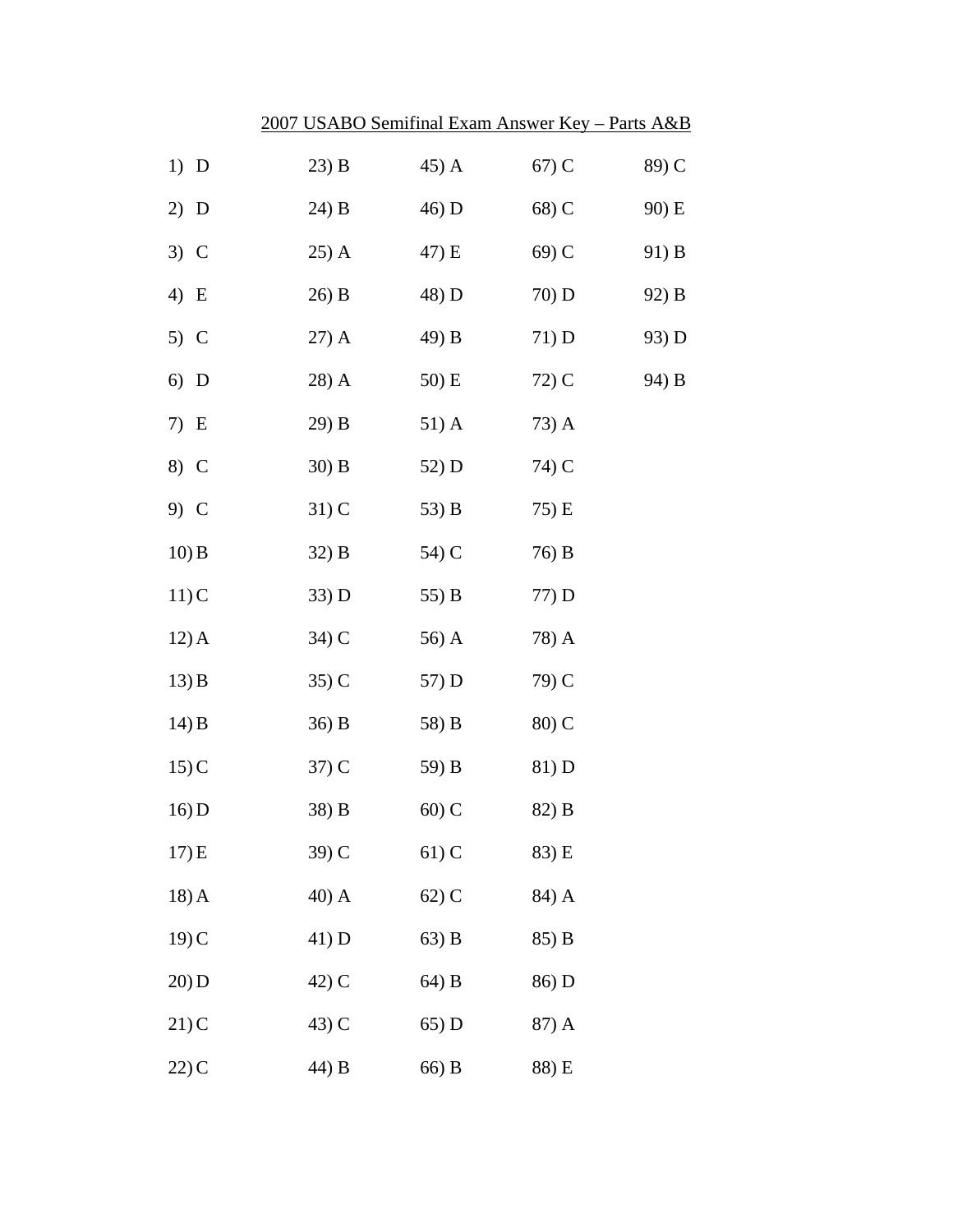**1. In your research on alligators you find some alligators always seem to be angry while others are friendly. You study this trait and find it is inheritable and through repeated crosses find it is due to a single autosomal gene with angry (A) being completely dominant over friendly (a). You cross a homozygous angry alligator with a homozygous friendly alligator. You then cross an F1 generation angry, female alligator with an F1 generation angry, male alligator. What will be the phenotypic AND genotypic ratios of the resulting offspring?** (2 points)

F1: Aa ♂ x Aa ♀

F2: genotypes: 1 AA, 2 Aa, 1 aa **phenotypes: 3 angry, 1 friendly** 

**2. As you continue your study of alligators you notice that oftentimes the angry alligators have long tails while the friendly alligators have short tails. In your study of this condition you find that the short-tailed phenotype is dominant while the long-tailed phenotype is recessive. You want to determine if tail length and attitude are linked.. You cross a true-breeding, angry, long-tailed male alligator with a true-breeding, friendly, female alligator to get an F1 progeny. You then cross your F1 generation and look at the results in the F2 generation. Use A to refer to the dominant attitude allele and a to refer to the recessive attitude allele. Use T to refer to refer to the dominant tail length allele and t to refer the recessive tail length allele.** (12 points)

a) **What were the genotypes of the parental generation?** (2 point)

Male: *AAtt* Female: *aaTT*

b) **What is(are) the genotype(s) of the F1 generation?** (1 point)

## *AaTt*

c) **What is(are) the phenotype(s) of the F1 generation?** (1 points)

 *Angry, short-tailed* 

d) **What phenotypic ratio would you expect to see in the F2 generation if the traits are completely linked?** (2 points)

1 angry long : 2 angry short : 1 friendly short

e) **What phenotypic ratio would you expect to see in the F2 generation if the traits are not linked?** (2 points)

*9 Angry, short-tailed : 3 angry, long-tailed : 3 friendly, short-tailed : 1 friendly, long-tailed* 

f) **What genotypic ratio would you expect to see in the F2 generation if the traits show complete linkage with no recombination?** (2 points)

## 1 AAtt : 2 AaTt : 1 aaTT

 g) **What genotypic ratio would you expect to see in the F2 generation if the traits assort independently?** (2 points)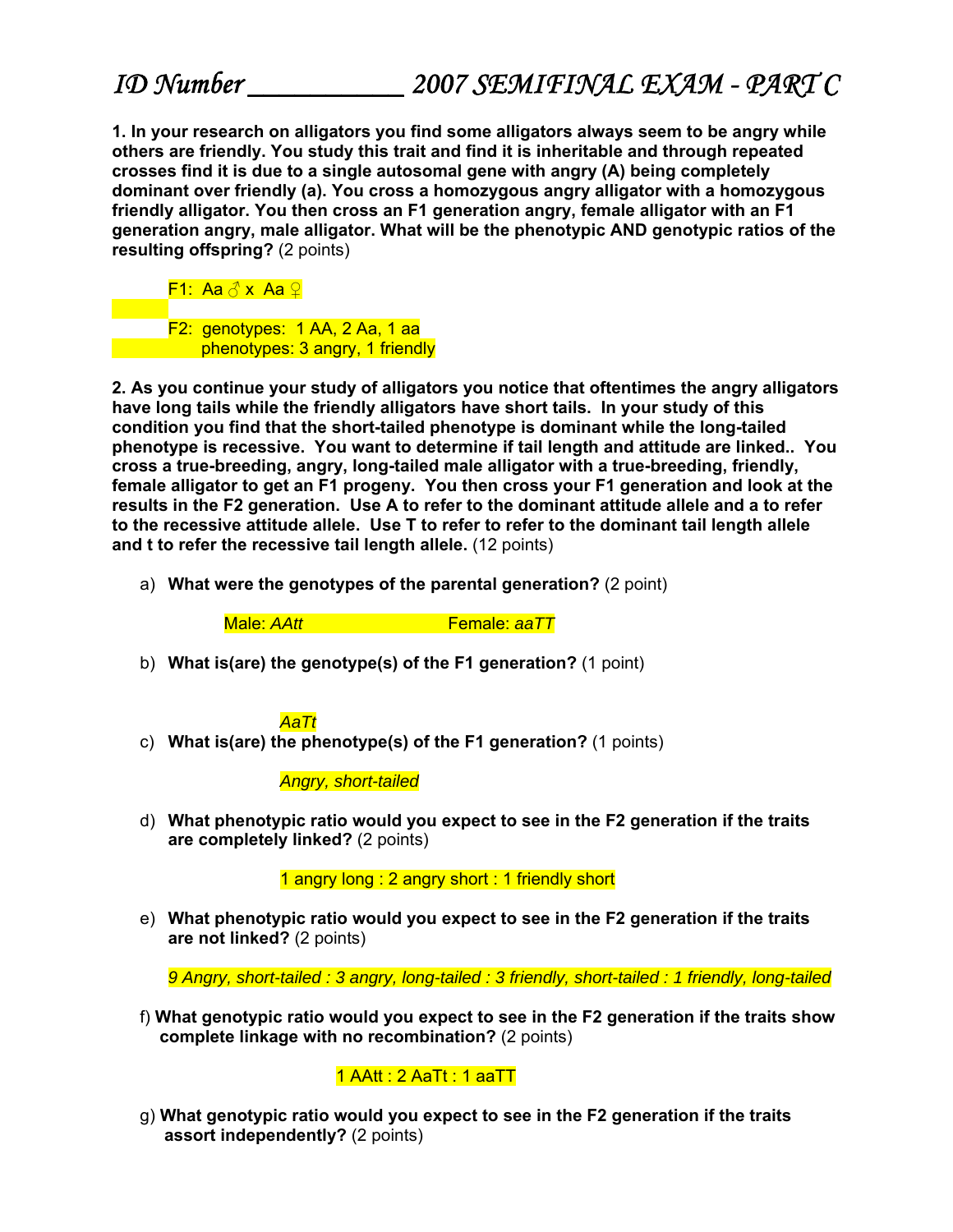## *1 AATT : 2 AATt : 1 AAtt : 2 AtTT : 4 AaTt : 2 Aatt ; 1 aaTT, 2 aaTt, 1 aatt*

**3. You decide that studying angry alligators is not a long-term career path for you and you decide to turn your attention to a much less hostile organism, the fruit fly. You begin another research project in a drosophila lab. Your advisor tells you that you have to count thousands of flies and you begin to wonder if alligators might be better after all.**  (10 points)

**You are studying two genes known to be linked, wing shape and body color.** 

**a) If two genes are linked, where are they located in relation to one another in the genome? Please be precise.** (2 points)

*The two genes must be located on the same chromosome, and they must be found near one another (usually within 50 mp).* 

**b) Do two genes showing linked inheritance have to show a related function? Why or why not?** (2 points)

*No. The chromosomal location of genes in the genome is generally random and not dependent on function. In bacteria, genes with related functions are often organized into operons, but these coregulation sequences do not exist in higher organisms. Function is primarily related to coding, not position on the chromosome.* 

**Rounded wings (R) are dominant over pointed wings (r) and black bodies (B) are dominant over brown bodies (b). You perform the following cross:**

| Male: |   | Female: |  |
|-------|---|---------|--|
|       | ຼ |         |  |

c) **What are the expected genotypes and genotype ratios of the offspring if there is no recombination between these two loci? (**2 points)

|          | $R$ $R$ | <b>RR</b> |  |  |
|----------|---------|-----------|--|--|
| <b>P</b> |         |           |  |  |

**d) What are the expected phenotypes and phenotype ratios of the offspring if there is no recombination between these two genes?** (2 points)

*3 Round wing, black body, 1 Pointed wing, brown body* 

**After you perform your cross, you get the following result:** 

**725 Round wing, black body flies 255 Pointed wing, brown body flies 12 Round wing, brown body flies 8 Pointed wing, black body flies** 

**e) What is the recombination frequency between wing shape and body color? Show your work.** (2 points)

Recombinants  $=$   $12 + 8$   $=$   $2\%$  $(Parental + Recombinants)$  ((725+255)+(12+8))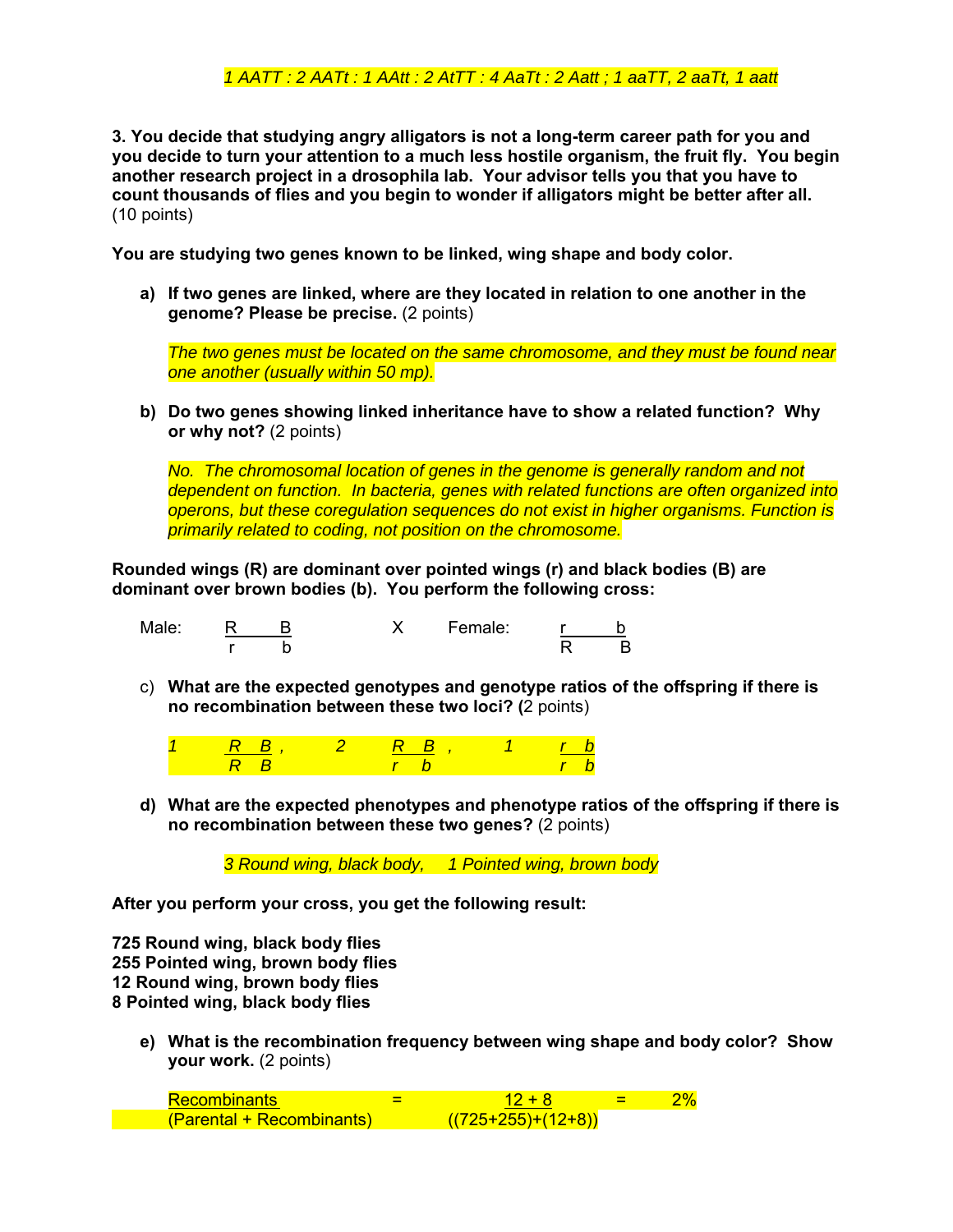**4. You and your partner are in lab. You use the oxygen probe to graph oxygen production in a photosynthesis experiment (see graph below). You are distracted and forget to record the order in which you change the chlorophyll solution conditions.** (4 points)



**a) Which area on the graph (1, 2, 3, or 4) most likely corresponds to the point at which DCMU was added? Why?** (2 points)

 *4 – DCMU inhibits Photosystem II by inactivating the plastoquinone-binding protein in the electron transport chain. This ultimately results in permanent reduction of the chlorophyll, cannot accept electrons from water, water is not split, and O<sub>2</sub> is not released.* 

b) **Which area on the graph (1, 2, 3, or 4) most likely corresponds to the point at which NH4Cl was added? Why?** (2 points)

*3 - NH4Cl uncouples the electron transport chain from the electrochemical gradient, removing all negative feedback. This increases the speed at which O<sub>2</sub> is released.* 

**5. Compare and contrast a dicot root with the stem of that same plant placing the LETTER(S) of the correct contrasting member of a pair in the blanks provided in the following table. Terms may be used more than once or not at all.** (5 points)

| <b>Character</b>   | <b>Root</b>                                       | <b>Stem</b> |
|--------------------|---------------------------------------------------|-------------|
| Pith               |                                                   |             |
|                    | Е                                                 |             |
| Primary xylem      |                                                   | A, G        |
|                    | $\overline{\mathsf{B}}$ , $\overline{\mathsf{H}}$ |             |
| Pericycle          |                                                   | F           |
|                    | Е                                                 |             |
| Vascular tissue    |                                                   | G           |
|                    |                                                   |             |
| Lateral appendages |                                                   |             |
|                    |                                                   |             |

- A. endarch origin ; B. exarch origin
- C. endogenous ; D. exogenous
- E. generally present ; F. generally absent
- G. in bundles ; H. not in bundles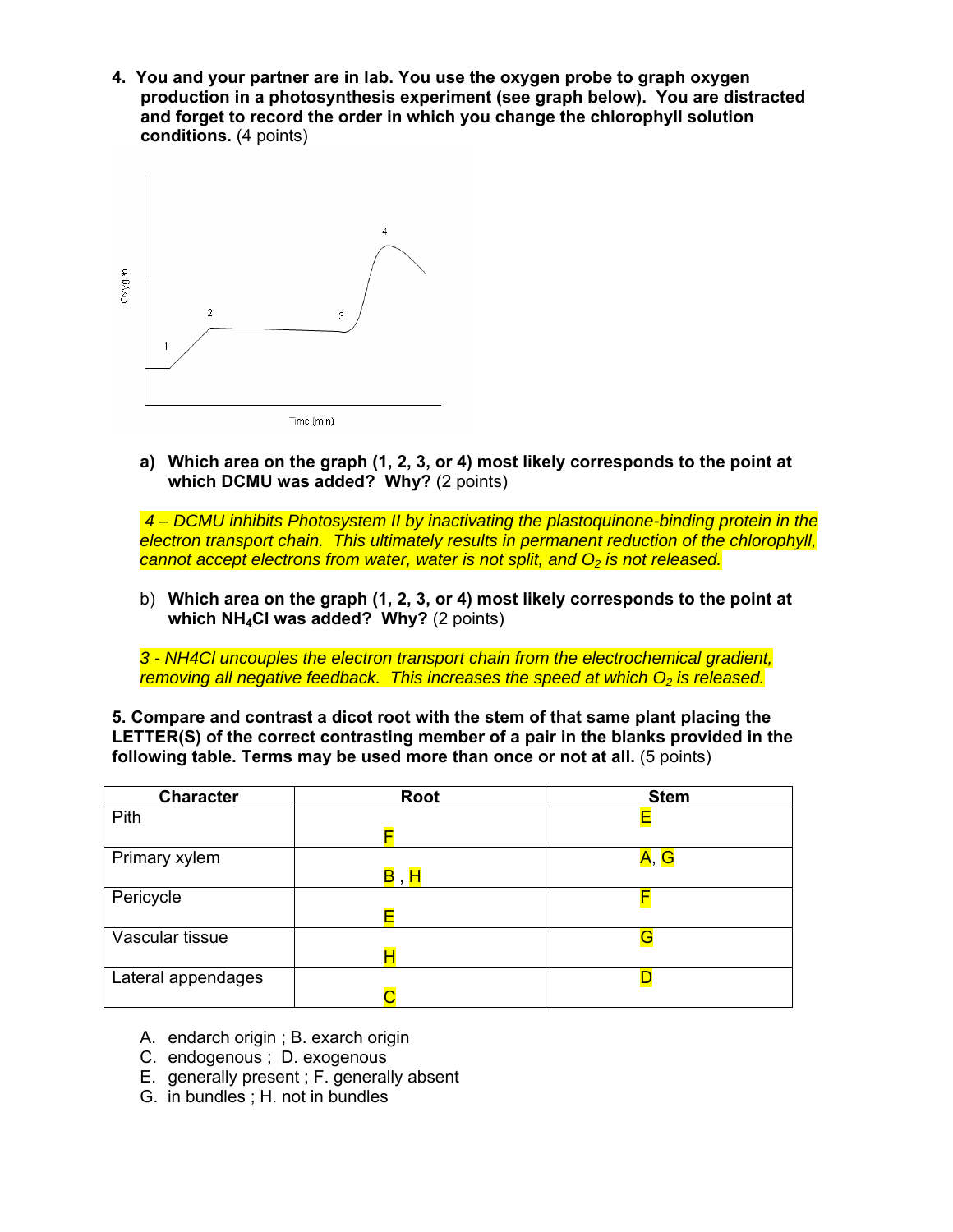**6. The Academic Coordinator for the USABO went to Indonesia as an educational consultant and was provided with a house as living quarters. Soon two geckos moved in with him and shortly thereafter a large cluster of eggs were noted. As a scientist, he observed the population over the next 7 months and found the results shown below (totals in each age category are rounded off for simplicity).** (12.5 points)

| rabic T – namber or Ocenos in age groups over time. |            |            |            |            |            |                |  |  |  |
|-----------------------------------------------------|------------|------------|------------|------------|------------|----------------|--|--|--|
| Age category                                        |            |            |            |            |            |                |  |  |  |
| Month                                               | $0 - 0.99$ | $1 - 1.99$ | $2 - 2.99$ | $3 - 3.99$ | $4 - 4.99$ | <b>Total N</b> |  |  |  |
|                                                     | 1000       |            |            | 0          |            | 1000           |  |  |  |
| 2                                                   | 0          | 1000       |            | 0          |            | 1000           |  |  |  |
| 3                                                   | ი          |            | 1000       | 0          |            | 1000           |  |  |  |
| 4                                                   | 200        |            |            | 200        |            | 400            |  |  |  |
| 5                                                   | 800        | 200        |            | 0          |            | 1000           |  |  |  |
| 6                                                   | 0          | 800        | 200        | 0          |            | 1000           |  |  |  |
|                                                     | 40         |            | 800        | 40         |            | 880            |  |  |  |
| 8                                                   | 320        | 40         |            | 160        |            | 520            |  |  |  |
|                                                     |            |            |            |            |            |                |  |  |  |

Table 1 – Number of Geckos in age groups over time.

**1) Construct a life table giving x, lx, bx, and lxbx placing your calculations in the following table.** (5 points)

| Table 2 – Life table based on Gecko data in Table 1 |
|-----------------------------------------------------|
|-----------------------------------------------------|

| Month<br>1<br>$\frac{2}{3}$<br>$\frac{4}{5}$ | X      | $I_x$                            | $b_x$                                          | $I_xb_x$                      |  |
|----------------------------------------------|--------|----------------------------------|------------------------------------------------|-------------------------------|--|
| 1<br>$\frac{2}{3}$ 4<br>$\frac{4}{5}$        | 2<br>3 | $\mathsf{l}_{\mathsf{x}}$<br>0.2 | $\mathsf{b}_{\mathsf{x}}$<br>0.2<br>$\sqrt{L}$ | $I_xb_x$<br>$\frac{0.2}{0.8}$ |  |

( $b_x$  sometimes notated as  $m_x$ )

- **2) If the investigator had stayed another month, what values would you expect to find for each age category in month 8? (fill out the last line of the projection matrix in Table 1).** (1.5 points)
- **3) In the long term (over, say 100 months), will the Gecko population increase or decrease in size? (state which you think will occur)** (0.5 point)

Neither – it will remain relatively stable

**4) Provide a mathematical relationship that will support your answer to the above question.** (1.5 points)

 $R_0 = \sum l_x b_x = 0.8 + 0.2 = 1.0$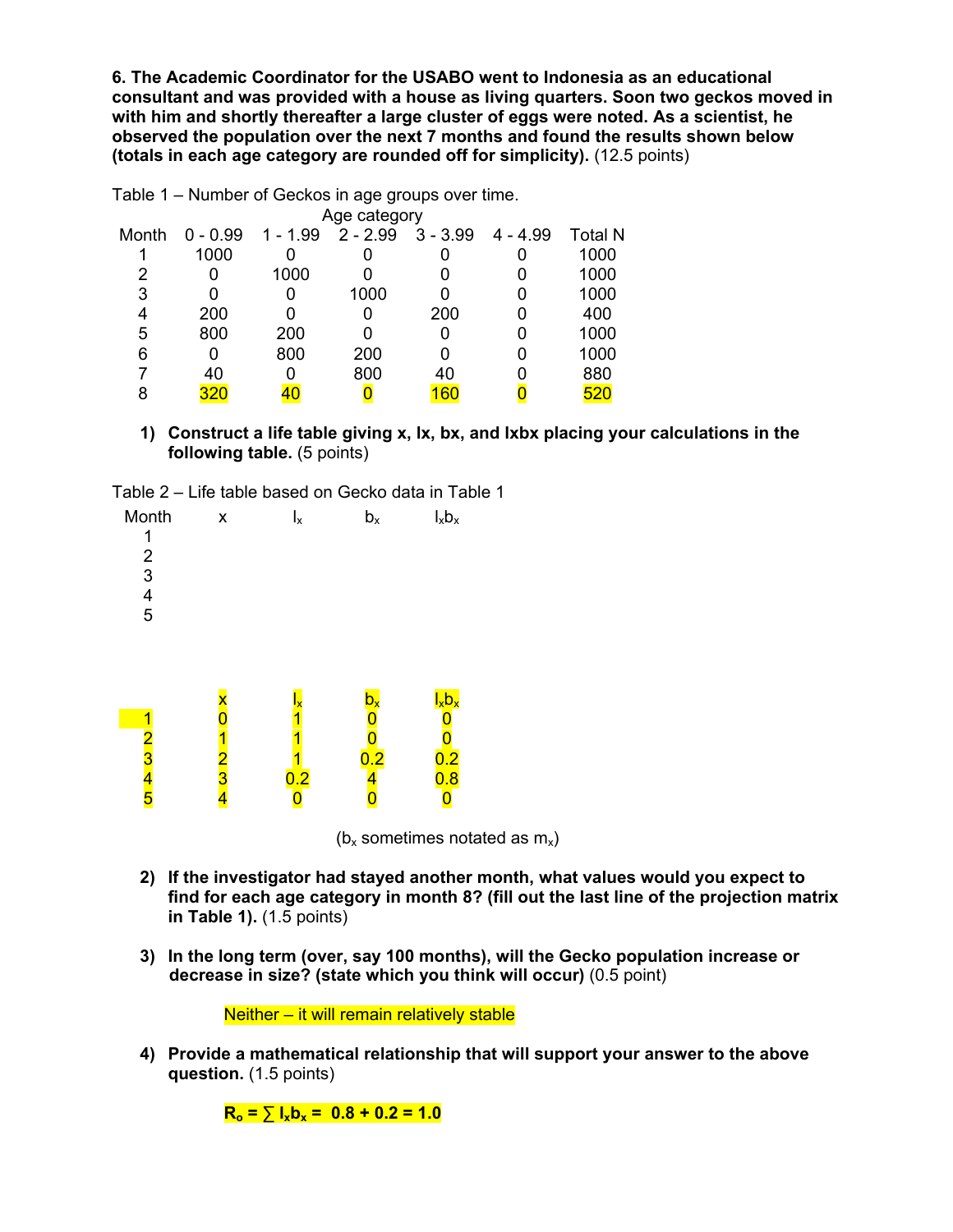**5) What type of survivorship curve does this population have?** (2 point)

Type 1

**6) Explain why you answered as you did in question 5).** (2 points)

There is no juvenile mortality with rapid mortality in the last two age classes.

**END OF EXAM END OF EXAM END OF EXAM**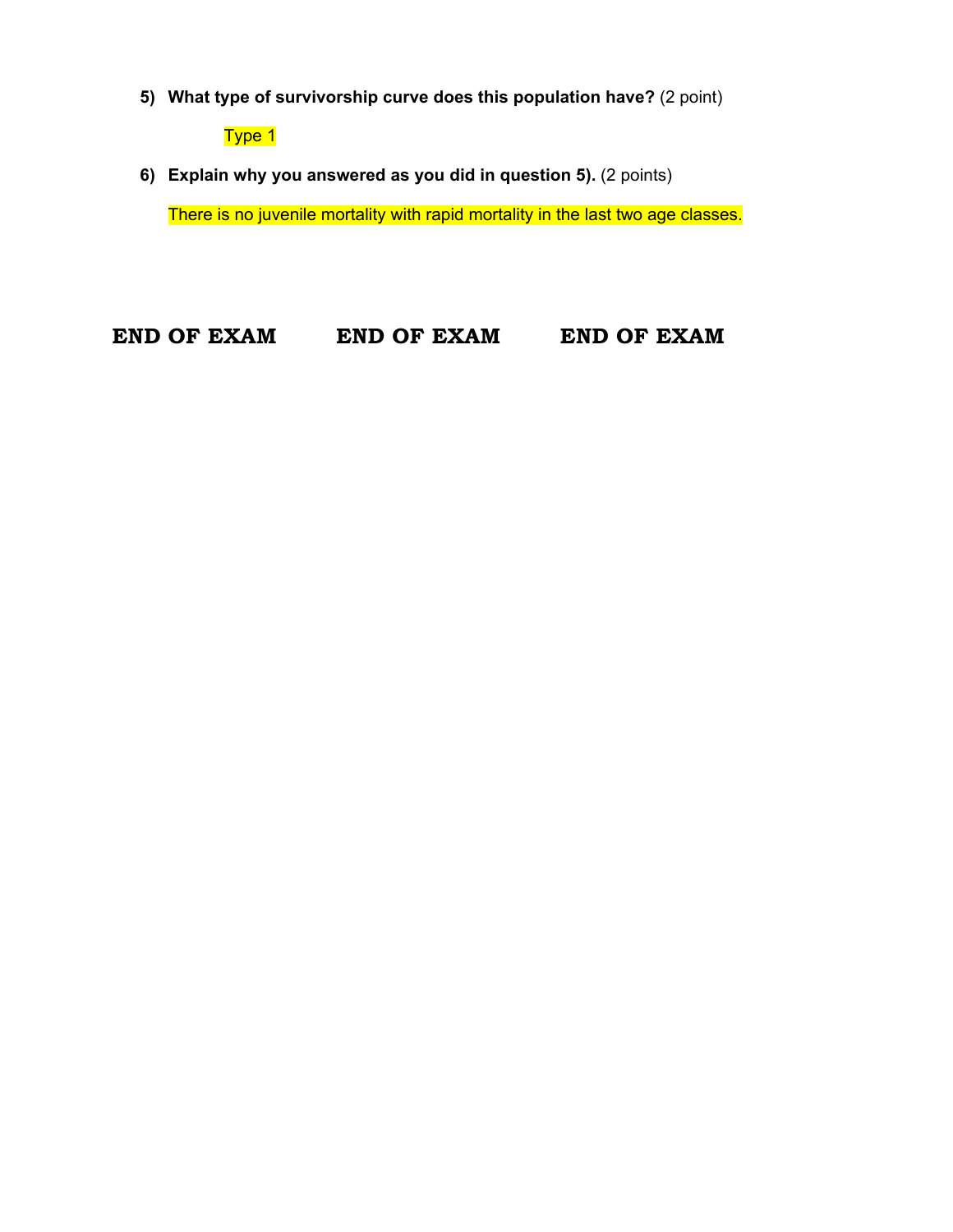## **GENERAL COMMENTS ON PART C**

In general, **it is important that students carefully follow instructions**. For example, two students put their answers to Part C on the back of their Scantron sheet which was an automatic zero for that section. For question 3e, the student is asked to **show their work**. By that, it meant show the calculations used to arrive at the answer. Some students did not do this. Although the math was extremely simple it was still necessary to follow instructions. For question #5, the chart of root and stem characteristics, the student was told to place the **LETTER** of the appropriate **contrasting pairs** in the blanks provided. Some students wrote in the choices themselves rather than the letter of the choice while others used the **same letter** for root and stem. Clearly the same letters are not contrasting. In the last question, #2) the student was told to "fill out the last line of the projection matrix in Table 1. The intent was for the student to place those numbers in the table. However, I determined this instruction was not as specific as it should have been, thus answers place in the space below 2) was accepted.

In regard to common errors, the one that was most prevalent for the genetics questions was the lack of recognition of what a **phenotypic ratio** and **genotypic ratio** consists of. The description or genotype without the relative numbers of each is not a ratio while the ratio with no descriptive terms or genotypes given is not a phenotypic or genotypic ratio; it is simply a ratio. In addition, in a test of this sort, and this applies to the International ABO as well, if a student works everything out in a Punnett square off to one side or on the back of the page, and then only gives a ratio in the answer space, they will receive no credit for the question. The grader will not count up the number of each phenotype or genotype given in the Punnett square. The answer must be complete.

In question 2 a phrase was inadvertently left out when the Microsoft copy was placed into the pdf format. At the end of the fifth line there should have been the phrase "short-tailed" following friendly,. However that should not have affected the answer as the students are told that study indicated "that oftentimes angry alligators have long tails while friendly alligators have short tails." Not given information to the contrary, the student should have assumed the most logical possibility, which is that the friendly alligator probably has a short tail.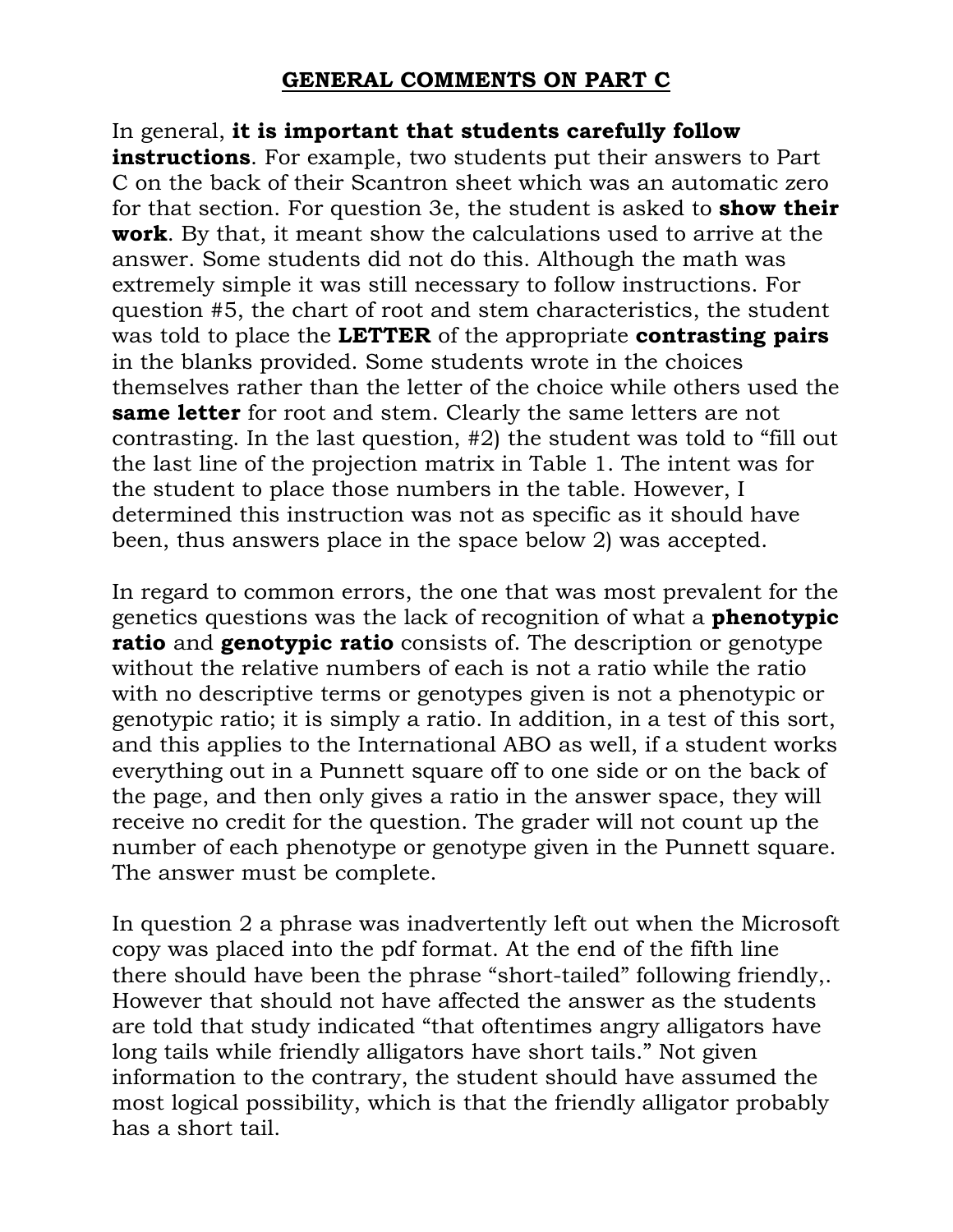Question 3b asked the student to consider linkage in relation to function. Many simple said that just because genes are linked doesn't mean they have the same function. True, but **why**? If not linkage, then what does, in general, determine function.

The most difficult of Part C was question 6. It deals with population ecology, an area not generally studied in detail in AP Biology, and thus requires specific interest by the student in this area which would result in reading beyond Campbell. The completion of Table I involves noted that  $b_x$  was 0.2, then 4 so the next logical progression would be 8. Forty x 8 gives 320 for new births. The rest of the table can be completed by logically noting that there is a progression of a population downward through the age groups until group 5 when they fall to 0. thus month 8, age group 1-1.99 would be 40 (the number of individuals for month 7 category 0 – that for 2-2.99 would be  $0$  – that for age group  $3 - 3.99$  when mortality begins to occur would be to note that previous mortality was 1/5 of the population, thus  $1/5$  of 800 would be  $160$  – the last age group is 0 (all have died) for a total of 520.

Table 2 begins with x, the age categories which are 0…n, or 0, 1, 2, 3, 4, 5, for the months given.  $L_x$  represents survivorship – for age group 0 all are present thus survivorship is  $1$  – for age group 1 all are present so survivorship is again  $1$  – for age group 3 it is again 1 – for age group 4, 200 remain or 0.2 of the original – for age group 5 none remain so survivorship is 0.  $b_x$  (sometimes notated as  $m_x$ ) is new births  $-0$  in age group 1-0 in age group  $2 - 200$  or 0.2 in age group 3 – 800 or four times that of the previous age group, so  $b_x$  is 4 – and 0 in age group 5. When these two are multiplied together  $l_xb_x$  is generated.

In answering question 3) it is necessary to first consider question 4) – to determine rate of increase one needs to consider that  $R_0 = \sum l_x b_x$  $= 0.8 + 0.2 = 1$ . As this represents unity, the population is neither increasing not decreasing.

A population with this type of life table is characteristic of a Type I population. This can be explained by the lack of infant mortality in the juvenile populations with a rapid die-off in the last two age classes.